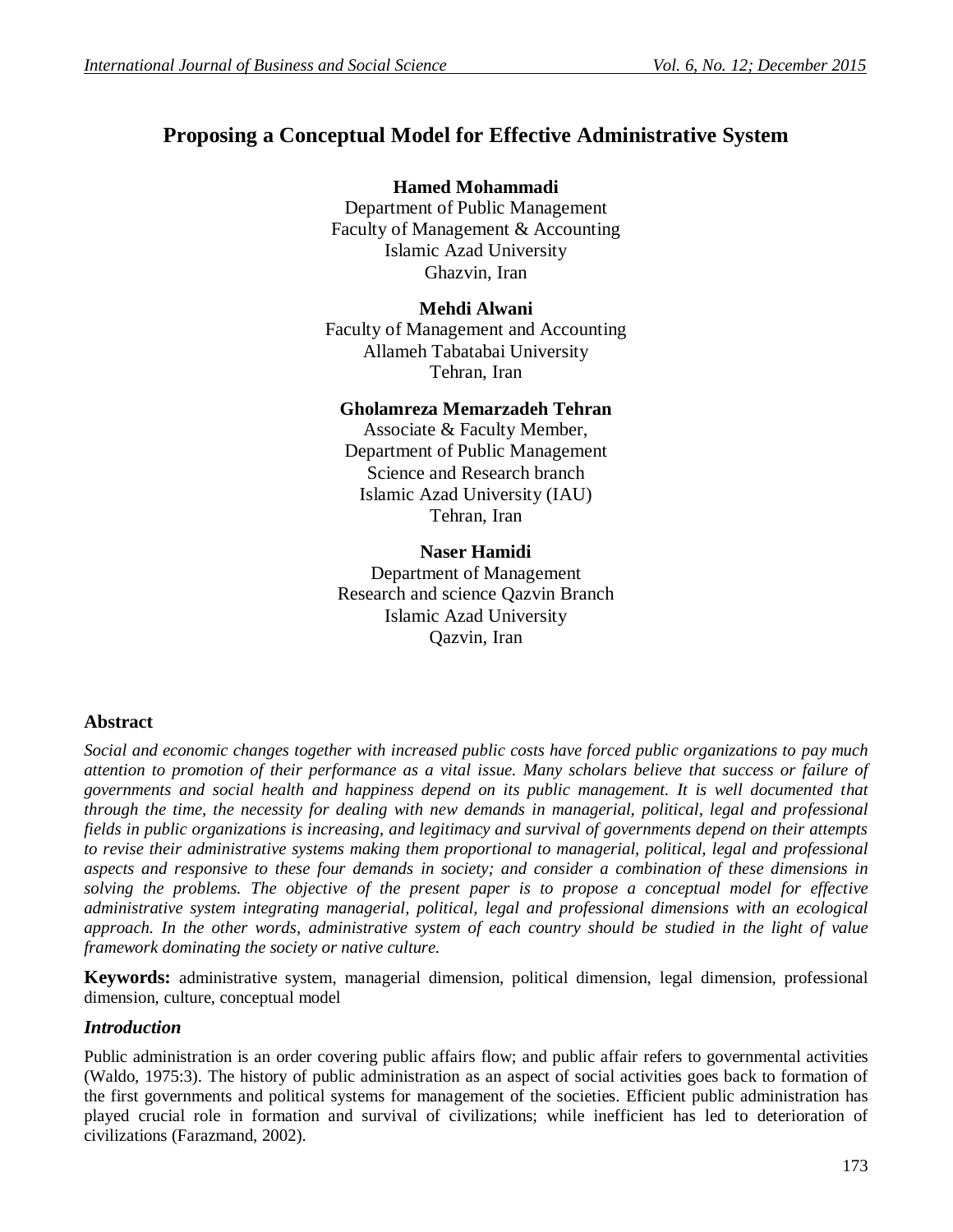According to Cleveland (1985:121), public administration has been shifted from intra-organizational concentration on formal and traditional duties such as leadership, direction, control, etc to issues out of organization especially citizens and citizen-orientation. Osborne and Gaebler (1992:56-62) maintained that once public administration was concentrated on inside of administrative system but now it acknowledges the necessity for dealing with external issues especially citizens. Denhardt (1999:286-287) remarked that public management will face challenges such as fast growing of new knowledge and technological innovations, flexible organizational patterns, increased consistency, reduced trust in public units, loss of hierarchy and formation of lean collaboration, diversity of social demands, acceptance of managerial techniques of private sector in public sector, and new leadership roles of public mangers. Denhardt (1086) expressed that public organizations should be sensitive to public profits and they should be responsive to public demands and success of public organizations should be assessed based on the same criteria.

Based on the explanations mentioned above, it can be said that an administrative system whose goal is merely efficiency can't accelerate development process and supplying public services. Moreover, an administrative system that can be the pattern of public and market economy not only won't boost the development, but also impedes the development and complexity is so high that it may make staff and policy makers of public administration exposed to critical conflict. Thus, in designing an administrative system, in addition to efficiency dimension covering economic and managerial aspects of public administration, other aspects of effectiveness including political, legal, professional and cultural ones should be considered and an integrative approach of efficiency and effectiveness should be implemented in designing administrative system of interest and this vision help policy makers and staff of the government in achieving their goals in development plans and providing public services for citizens. We tried in this article to propose a theoretical model for effectiveness of administrative system or public administration based on ecological and institutionalism approach in the field of public administration. According to contingency theory, it can be said that there is no best model of public management. Therefore, effective model of public administration can be understood only in proportion between managerial, political, legal and professional dimensions that is indeed conditional state of administrative system of the countries.

## *The Concept of Effectiveness in This Study*

According to Robbins (1998), the first vision on effectiveness (1950) was so simple defining effectiveness as the rate of organizational achievement to its goals. Robbins (1998) maintained that the necessary requirement for organization's success accepted by the majority of authors is "survival". Organization undergoes activities to retain its survival. Robbins (1998) added that assessment of effectiveness requires multiple criteria evaluating various duties of organization according different properties; moreover in effectiveness appraisal, both the facilities (process) and goals (outputs) should be considered. Willcocks (2001) remarked that effectiveness concept is perceived as a subjective concept instead of an objective or rational concept. Public sector stakeholders have different perceptions about effectiveness and thus, effectiveness needs multiple dimensions.

Administrative system of each government describes government perspective on the way of managing the country and the role of administrative system in realization of social goals in macro level is so critical that without an efficient and effective administrative system, these goals can't be achieved. Effectiveness of management of executive system is vital factor in achieving the objectives of development programs. Thus, in the best definition, effectiveness is a combination of managerial, political, legal and professional dimensions. In the other words, these dimensions don't have identical weight in an administrative system and optimal combination of them should be considered. An administrative system can be to some extent managerial, political, legal and professional; meaning that regardless of its effectiveness, it is a mechanism that should achieve the goals of these dimensions, and within a society formation of these dimensions and their evolutionary trend is a way for achieving development, progress and evolution and the goals achieved by each of these dimensions are not similar. Therefore, we used the concept of effectiveness in this paper as optimal combination of these four dimensions in administrative systems of countries.

## *Importance and Necessity of the Study*

Public administration is the vital part of government in many countries (Jreisat, 2010:616) and revolution of public administration to improve administrative capacity for executing policies and providing public services is an indispensable issue (Jreisat, 2010:626).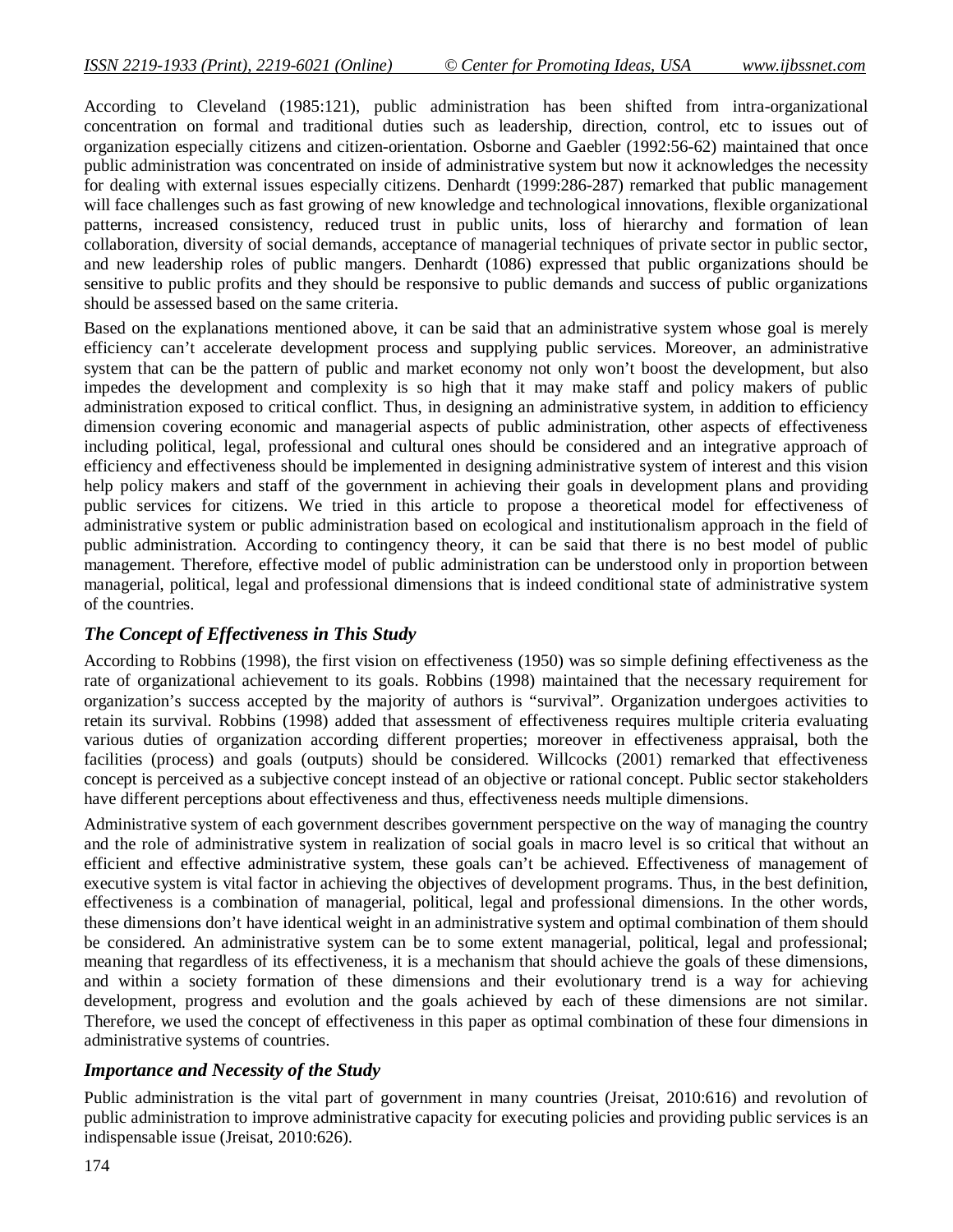Regarding the role of public administration as the main basis of government, providing suitable services and effective execution of policies require improvement of public administration patterns in managerial, political, legal and professional dimensions. Administrative system is the toolkit of public administration realizing visions and practical approaches of public administration at operational level and supplies social demands via application of technical strategies. According to Montgomery (2006:340), no administrative system can easily and simultaneously solve all the problems and facing the problems requires changes in public policies. Thus it can be said that progress and improvement in administrative system occurs when the problems are considered in combination form.

In the other words, integrative approach refers means that all the problems and challenges are studied from managerial, political, legal and professional viewpoints and by analyzing such problems, effective policies for providing public services and improving administrative capacity can be set. In the field of public administration, its managerial, political and legal dimensions, whose realization can be seen in parliament, government and legal power should be considered in planning of administrative system. Riggs (1994) argues that the majority of governments in the third world countries which are based on power separation have experienced failure and have to change their strategy. Therefore, designing and determining effective model of administrative system according to country-wide requirements to provide effective public services can be regarded as a necessity encountered by policy makers and public staff.

## *Ecological Approach for Public Administration*

An ecological approach was used in the present research to design and determined effective model of administrative system in Iran. Ecological approach to public administration not only can be used as a resilient basis of the investigation, but also can predict and determine public administration behavior. Such an approach is effective in identification of administrative system illness and their remediation. In implementing such an approach in public administration, unidirectional relation between environment and administrative system based on the hypothesis that administrative behavior is only determined by environment should be avoided (Peng, 2008:537-544). According to ecology based approach, without a deep insight on political, social, cultural and economic properties of a country, no global generalization can be assigned for public administration (Olsen, 2005). Among environmental factors, social factor especially culture of society is of great importance with high influence on political, economic and administrative systems as a comprehensive system. As social culture can promote public affairs and development of a country, it can act as a hurdle toward improvement and development of public organizations' performance (Haruna, 2008).

## *Institutionalism Approach for Public Administration*

According to conceptual framework of the research which is based on Shafritz et al (2000) public administration theory, it can be said that this model has an institutionalism approach, the approach largely neglected by many authors in the field of public administration. We tried to study administrative system of Iran from managerial, political, legal and professional perspectives. Institutionalism theory has been developed fast since 1970's. Scott (2003) quoting from Zuker (1983) maintained that organizations are apparent institutional forms in modern societies. The author, quoting from Mier and Ravan (1977), added that the main application of institutional theories is their use in analysis of organizations.

The authors reasoned out that modern societies are formed by a large number of embedded complicated patterns and rules resulting from professional groups, government and public thoughts. These social facts create a framework for formation and explanation of official organizations. Institutionalism theory argues that organizations are open systems largely influenced by their surrounding environment; however many determinant forces are not the result of rational forces for improvement of performance; rather they are consequences of social and cultural pressures for adaptation to predetermined believes. Powell and Dimaggio (1991) stated that intuitionalism theory originates from Weber's theories about application of bureaucracy.

According to Weber, the reason for dominance of legal/rational structured organizations in the modern society is that they are the most efficient forms of organization. Bureaucracy system is based on logical thinking about the way of achieving favorable results. Bureaucracy is a hierarchical system equipped with experts in special fields and apparent rules and regulations that ultimately control whole the organizational activities.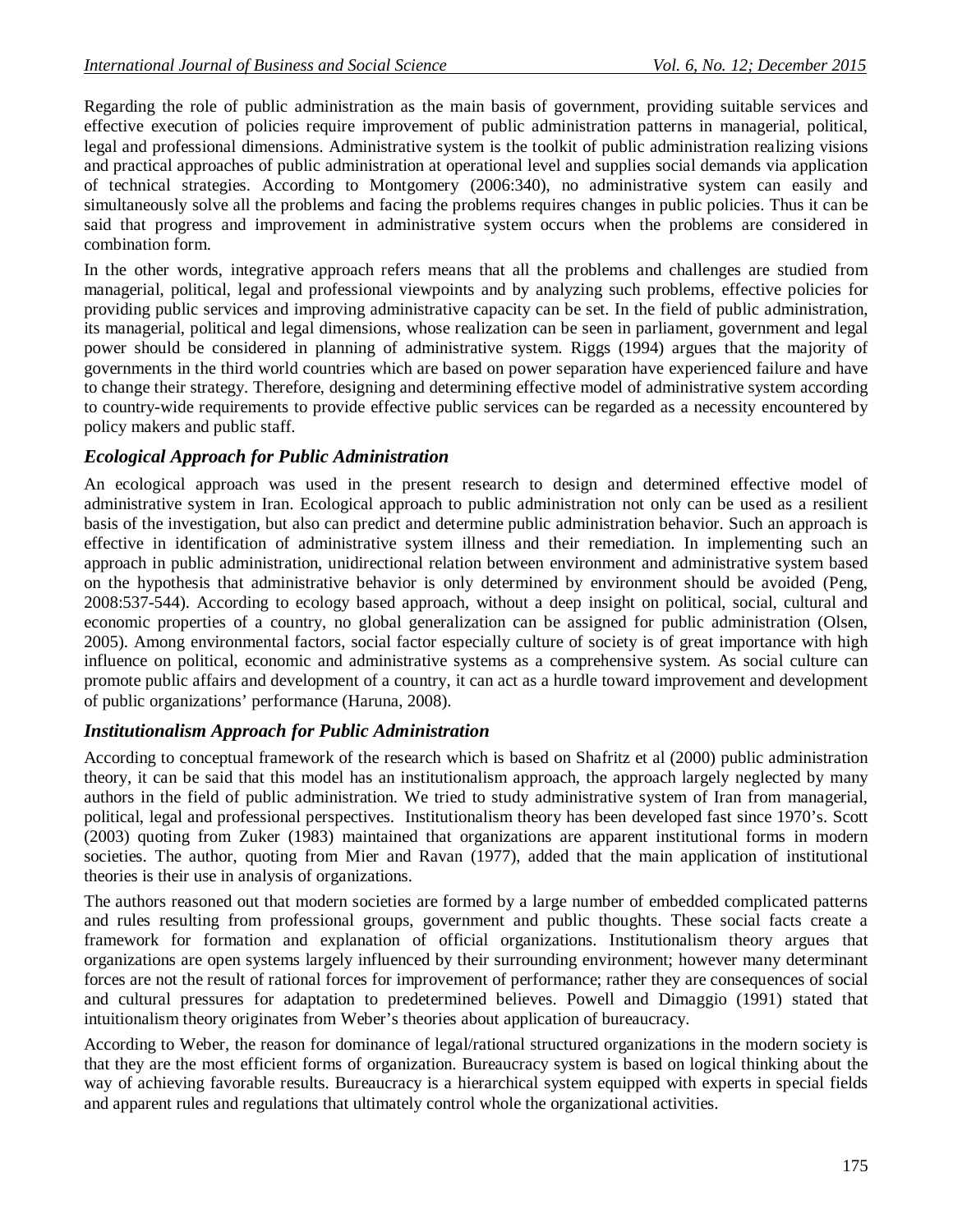An obvious manifestation of modern institutionalism is seen about the norm issues relating to traditional concepts such as public interests. Hodi (2001) expressed that public interests is an ideal whose supplying is the duty of agencies; however, the attempt to realize this ideal- even imperfect- and its retention – even at the cost of reduced performance- is the duty of scholars.

## *Theoretical principles*

## **Waldo (1975:172) proposed two Definitions for Public Administration:**

## **a) Scientific Definition**

Public administration is a scientific course which is composed of a series of hypotheses, theories and scientific principles.

## **b) Operational Definition**

Public administration includes activities such as planning, organizing, control and budgeting. Rosenbloom (1989) defined public administration as "application of managerial, legal and political theories and processes to perform governmental duties in legislation, executive and judicial fields for accomplishing service and monitoring services for whole the society or some of its parts". Regarding interviewing principle of policy and administration, Appleby (1974) proposed that public administration is a type of policymaking which is not independent or separated from other players of political process. In this vision, public administration is one of political processes by which people realize governance. Wilson (1887:197-222) expressed that good public administration is one that both executes the policy and considers people demands.

#### **Based on these definitions, public administration is a wide field and is different from private management. Public administration properties compared to private administration include:**

## **a) Constitution**

Constitution defines the environment of public administration and dominant requirements; meaning that constitution divides the power at first and then controls public administration performance.

## **b) Public interest**

Government obligation to promote public interests characterizes public administration from private administration. In public administration, everything is influenced by public interest; whereas in private administration, individual interest is the determinant.

## **c) Lack of market priority**

Difference between public administration and private administration is largely related to market. Market is less constraining in public administration compared to private administration and only under high financial pressure, market become important for public administration. Separation of public administration from market makes it difficult to measure value and evaluate public administration operations.

## **d) Sovereignty**

Sovereignty is a concept regarded as final resource of power and the highest level of authority in apolitical society. Persons who perform as agent via government have sovereignty. In the other words, public administration is the result of public trust and public managers as sovereignty agents are in a position making them distinctive from private mangers (Rosenbloom, 1989).

There is a large volume of literature as to whether public administration is related to politics, economics, legal science or other course (Wilson, 1877; Rosenbloom, 1989; Shafritz et al, 2000). Thus, for proposing a model for administrative system that is responsive to social demands and accelerates sustainable development process, it is necessary to make more obvious description about public administration from a scientific viewpoint for further elucidation of public administration concept. From theoretical perspective, it can be said that public administration is an academic course composing of various aspects that includes numerous facts.

Presence of theoretical and practical variation in public administration has brought about approaches in this field for which different definitions have been proposed by authors. Rosenbloom (1989) proposed public administration with three approaches as political, legal and managerial; Shafritz et al (2000) added professional aspect and proposed four-dimension approach which provides more comprehensive image about public administration.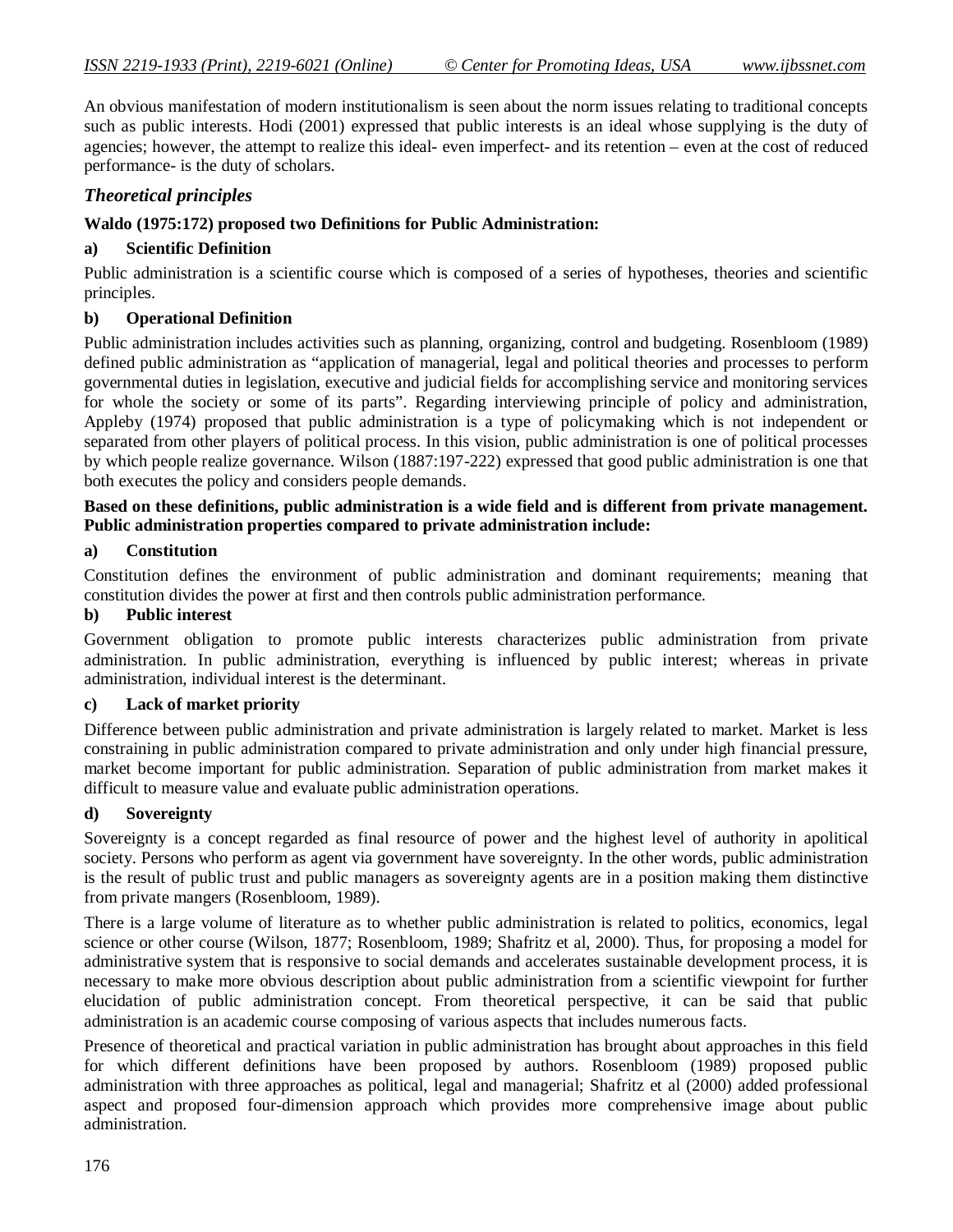To retain the position of public administration in the context of systematic vision, it is necessary to consider all of these approaches and a proper combination of these four aspects makes public administration more effective in achieving its goals. It should be noted that political considerations are proposed before economic ones in public administration and as maintained by Waldo (1975), politics is the background context of public administration. In this regard, some authors such as Rosenbloom (1989) accentuated economic, politic and legal dimensions to make public administration more efficient, while Shafritz et al (2000) added professional aspect for further efficacy of administrative system.

## **i. Managerial Dimension**

According to most of scholars, when public administration is dealt with a managerial vision, the vision is fairly economy-oriented and approaches business management. This perspective makes separation between politics and administration and as remarked by Wilson (1887), public administration is placed under the class of business management. This made public administration to perform political decisions to maximize efficiency and to become economical. Shfritz et al (2000) expressed that public administration is a management course with three branches of public, private and non-profit in management faculties. Without managerial aspects, public administration is nothing more than a public business. In managerial approach, separation between politics and administration is emphasized as reflected by authors such as Wilson (1887). Wilson believes that by taking politics away from administration, an efficient public administration can be achieved.

## **ii. Political Dimension**

Politics is a complicated and difficult concept regarding its undefined kingdom. Some scholars maintain that every definition on politics has relative value and all the definitions in this field only cover a part of fact and our knowledge about politics is slight. Duvergue (1979) expressed that both conflict and consensus are the main principles for creation of a political situation. Thus, politics includes a range of situations in which people's goals are changing; however they collaborate with each other to achieve the common goals or sometimes are conflict and thus compete with each other. Shafritz (2000) maintained that public administration can't be out of its political framework.

In the other words, this political framework gives a public nature to public administration characterizing it from private administration. In political approach of public administration, decisions are made on based on people, beneficiaries and public thoughts' ideas. This approach shows that providing public interest does not essentially correspond to referring to experts and scientists. Although public administration implies public demands, this demand may be in contrast to those of organizations and science (Rosenbloom, 1989). Wallassir (1987) maintained that public administration is an issue in the field of political theories. If public administration is proposed as a political process, efficiency of administrative system finds lower importance, while achieving political goals finds higher importance.

## **iii. Legal Dimension**

From legal perspective, public administration accentuates on obligatory rules and as long as the rules are not abolished, they should be obeyed. Like constitution, these rules protect public interest and should be followed because courts and public organizations punish the violators. The territory of public administration practices is determined by constitution and basic rules, regulations and instructions, etc. public administration is responsible for executing the legal policies rooting from constitution. Due to following reasons, this approach is regarded as an independent vision:

- Emphasizing official rights: marshal Dymuck claims that official rights for public employees determine three points: policymakers' expectation from employees, employees' authority, the rights of various individuals and groups.
- Accentuating on legalization of issues: in this regard, administrative affairs are considered as a practical process in a court and its objective is to protect people's rights.
- Constitution: this is the third and the most important resource in legal vision on public administration. Public administration determines the framework of people and public employees and its duty is exact execution of constitution and protection of people's rights.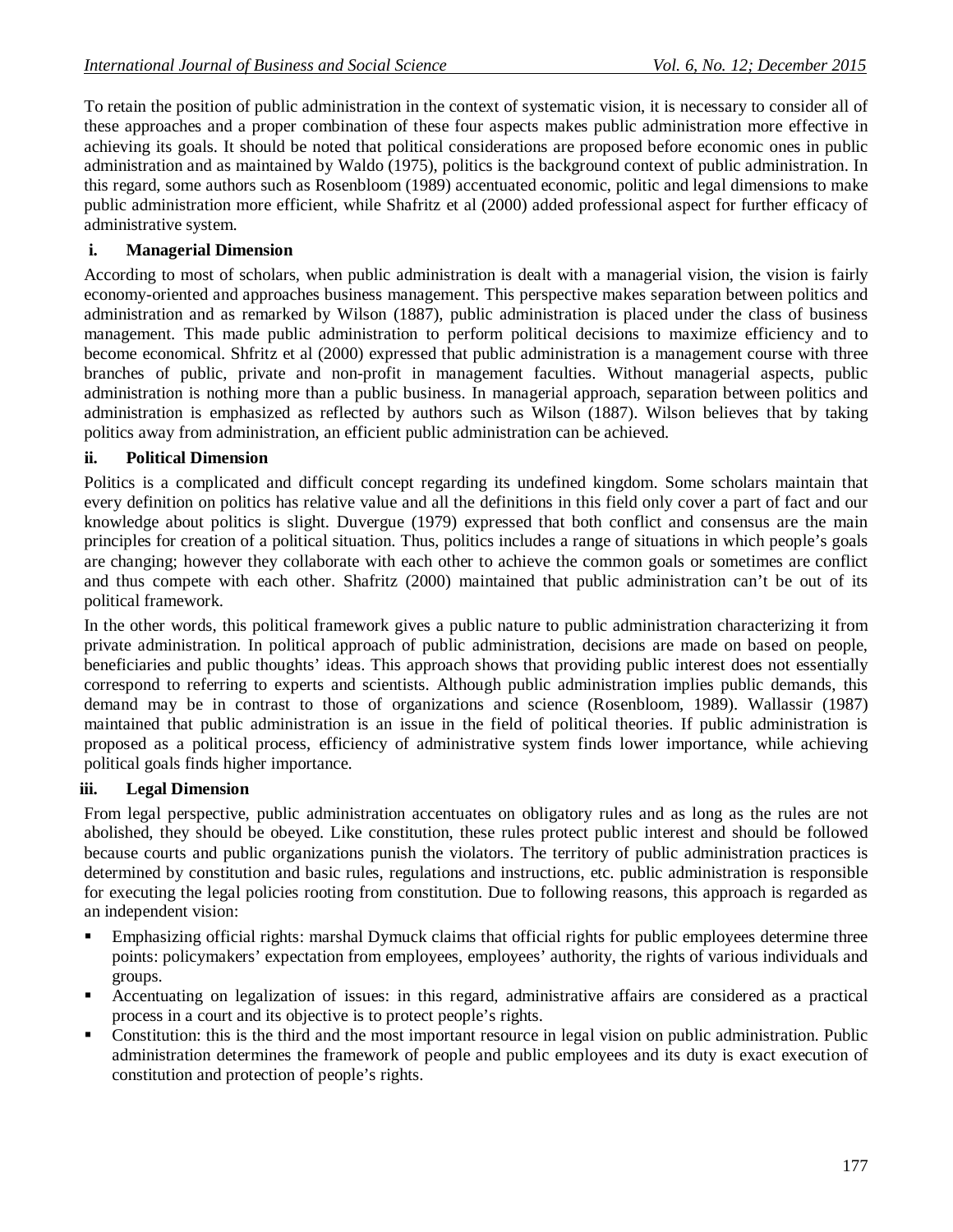## **In legal approach three requirements are of great importance:**

- Supporting the people and being fair to prevent people from illegal behavior
- Regarding people's rights in the context of constitution
- Equality before law

According to Shafritz (2000), since public administration is "what government should do", it is created and limited by law. In many societies, public administration is an academic issue never separated from law faculties. Rosenbloom and Pitrawsky (2003) maintained that territory of public administration is determined by constitution and other basic laws, rules, regulations, etc. Public administration executes the policies rooting from constitution. Constitution determines activity range of public, private and cooperative sectors. Constitution determines people and public employees' rights and public administration is the same as exact execution of constitution and protects people's rights. In this regard, if public manager disturbs legal rights of individuals, he will responsible for its action that is in contrast to constitution.

## **iv. Professional Dimension**

According to Shafritz (2000), an advantage of public jobs is providing numerous opportunities for participation in evaluation and analysis of public plans. Although all public employees don't get engaged in issues beyond policies, rules and managerial performance and are not eager to their jobs, it is necessary that public administration be studied as a job. In professional vision on public administration, ethical issues are also emphasized (Danhardt, 1999, Fredrickson, 1991) with the dominant values being justice, equality, fairness, responsiveness to public interest and accountability. Rosenbloom (1989:39) stated that in ethical perspective on public organizations, units are deployed based on citizens' demands and the people within and outside the organization are regarded as citizens who are the owners of government and public administration.

## *Conceptual Model of the Research*

The conceptual model of the research, as presented in figure 1, was developed based on theoretical principles. As can be seen, administrative system of countries is influenced by managerial, legal, political and professional dimensions. Regarding theoretical principles and implementation of an ecological approach to administrative system, countries should consider the values dominating the society. Many scholars (Gass, 1920; Riggs and Arura, 1972; Hodi, 2001) believe that administrative system of each country should analyzed based on apparent cultural aspects of that country because administrative system is formed according to cultural context of that society and culture of administrative system reflects the values that dominate the society by which, worldview, beliefs and traditions of the society are reflected.

In general, conceptual model of this research implies that countries should consider for managerial, political, legal and professional dimensions in designing their administrative system. The arrow in the figure shows that should determine managerial, political, legal and professional dimensions in designing their administrative system and naturally, value of each dimension will vary from one country to another one. In the other words, the magnitude of managerial, political, legal and professional dimensions in countries with capitalism, socialism, communism and Islamic nature is different. Thus countries, in designing their effective administrative system, have to determine the optimal magnitude of these dimensions according to their own requirements and then assess the system.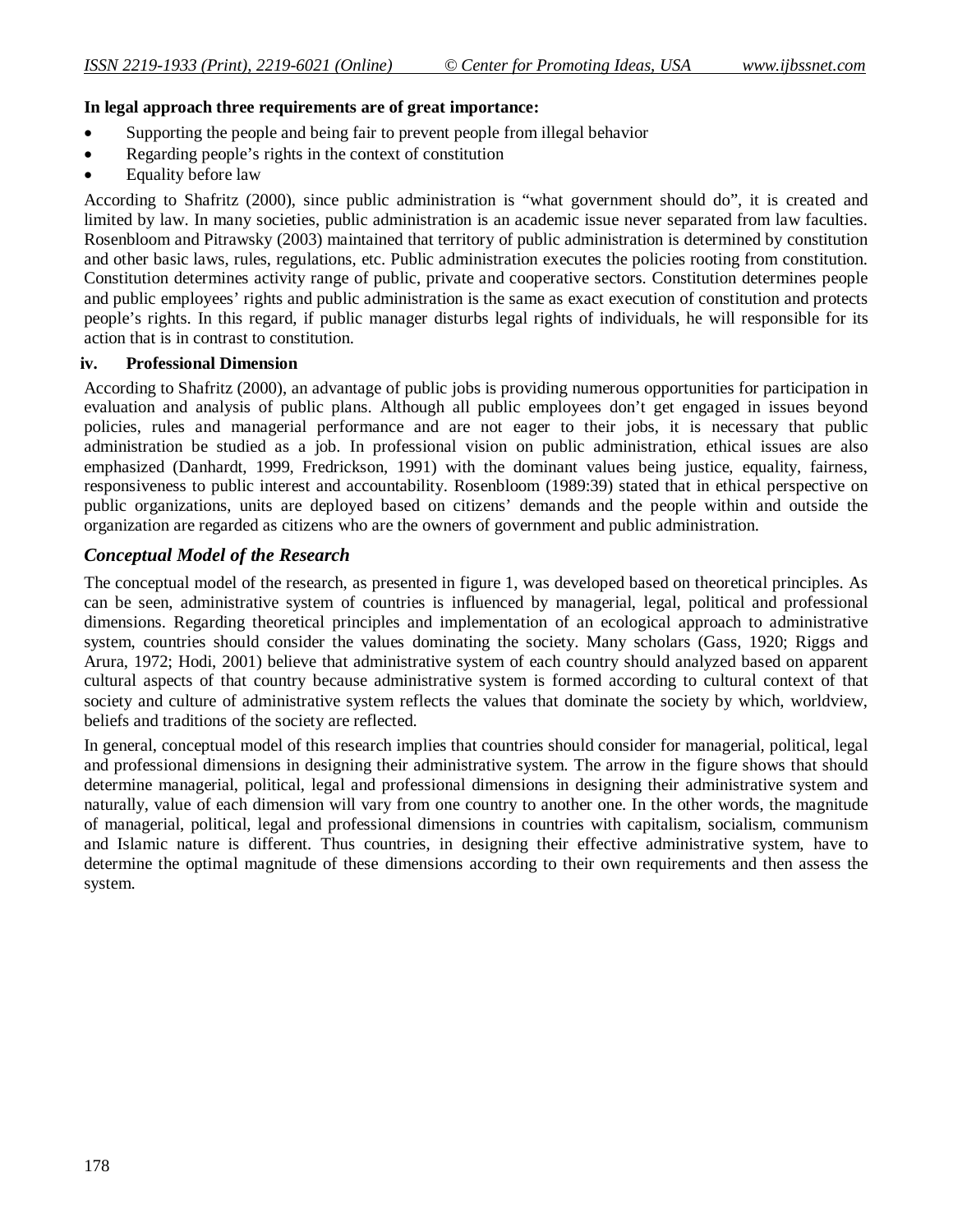

**Figure1. Conceptual model of the research**

## *Result*

Public administration is a main basis of government and providing efficient services to society and citizens and effective execution of policies require change and improvement of public administration in managerial, political, legal and professional dimensions. Current administrative systems in countries especially in third world onesregarding existing changes and revolution- are inefficient and act as a major impediment for development ; thus these countries should consider apparent managerial, political, legal and professional dimensions in setting the administrative systems in the light of values, norms and believes dominating the society. In the other words, administrative system is regarded as a tool for growth and development and should be organized according to managerial, political, legal and professional dimensions to direct the countries to development.

Administrative system of countries- especially those of the third world- have defects and problems such as imitative nature of organizational structure, formations and management, low efficiency and ineffectiveness of administrative system, incompetent system in human resource management, official corruption and unlimited bureaucracy which impose serious challenges for these countries. Keeping these notes in mind, we tried in the present study to determine an effective model for administrative system based on managerial, political, legal and professional dimensions in the light of values dominating Iran society. Designing administrative system based on managerial, political, legal and professional dimensions with an ecological approach help public staff and policymakers revise the current administrative system in managerial, political, legal and professional dimensions regarding local and national condition.